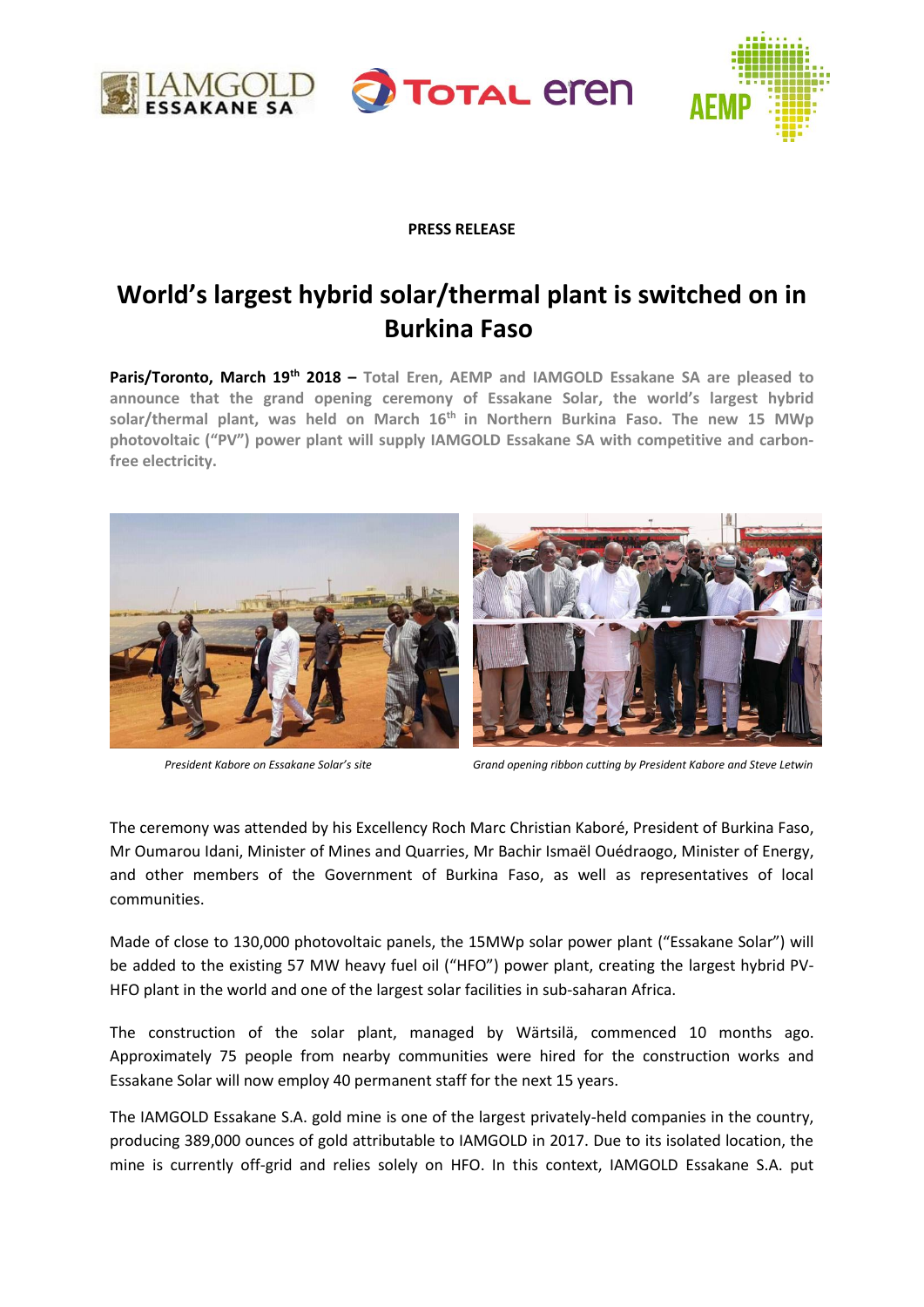





forward a progressive sustainability agenda and moved forward with the project sponsor, Total Eren, a global renewable energy independent power producer (IPP), and AEMP, a developer and independent power producer, to add solar capacity to its existing power system.

The 15 MWp solar project will help decrease the mine's fuel consumption by approximately 6 million litres per year and reduce its annual  $CO<sub>2</sub>$  emissions by nearly 18,500 tons. Essakane Solar has moreover engaged procedures to register carbon credits generated by the project at the United Nations program.

**Stephen Letwin, President and CEO of IAMGOLD Corporation, also commented:** "The transition to generating more of our energy from renewable sources has been central to IAMGOLD's new energy strategy for several years now. The inauguration of the largest hybrid solar/thermal power plant in the world is a new milestone in innovation and excellence, and one of which we are particularly proud. Essakane's entrance into the clean energy era speaks volumes about its long-term commitment to sustainable development."

**Fabienne Demol, Executive Vice-President – Global Head of Business Development of Total Eren, commented**: "This ceremony sets a long-lasting footprint for Total Eren in Burkina Faso and confirms our ability to collaborate, together with our partner AEMP, with mining companies and address their energy needs. IAMGOLD has successfully taken up the challenge of bringing renewable power to mines and we demonstrated that, with the help of strong technical and financial partners, with enough flexibility and creativity to come up with innovative business and structuring models and with the continuous support of the national decision makers and local communities, we can execute reliable and effective solutions for competitive power supply, even in the most remote areas."

**Richard Duffy, co-founder, AEMP, commented**: "The inauguration of the Essakane Solar Plant confirms the contribution renewable energy can make to support the competitiveness of the mining sector in Burkina Faso and elsewhere in Africa. It is the result of our long-standing partnership with Total Eren and testimony to IAMGOLD's leadership in renewable energy for mining. Support from the Government of Burkina Faso has been instrumental in making this project viable and bodes well for similar future projects. Together with Total Eren, we are committed to increasing our investment in Burkina Faso's energy sector as part of our continued support for the country's focus on attracting additional mining investment".

The following video further explains the project: <https://www.youtube.com/watch?v=2OnhTrml93c>

# **About Total Eren**

Founded in 2012 by Pâris Mouratoglou and David Corchia, Total Eren has built up a substantial and diversified portfolio of wind, solar and hydroelectric assets representing an installed gross capacity of more than 650 MW in operation or under construction worldwide. Through partnerships with local developers, Total Eren is currently developing numerous energy projects in countries and regions where renewable energy represents an economically viable response to growing energy demand, such as in Asia-Pacific, Africa and Latin America. Its objective is to achieve a global net